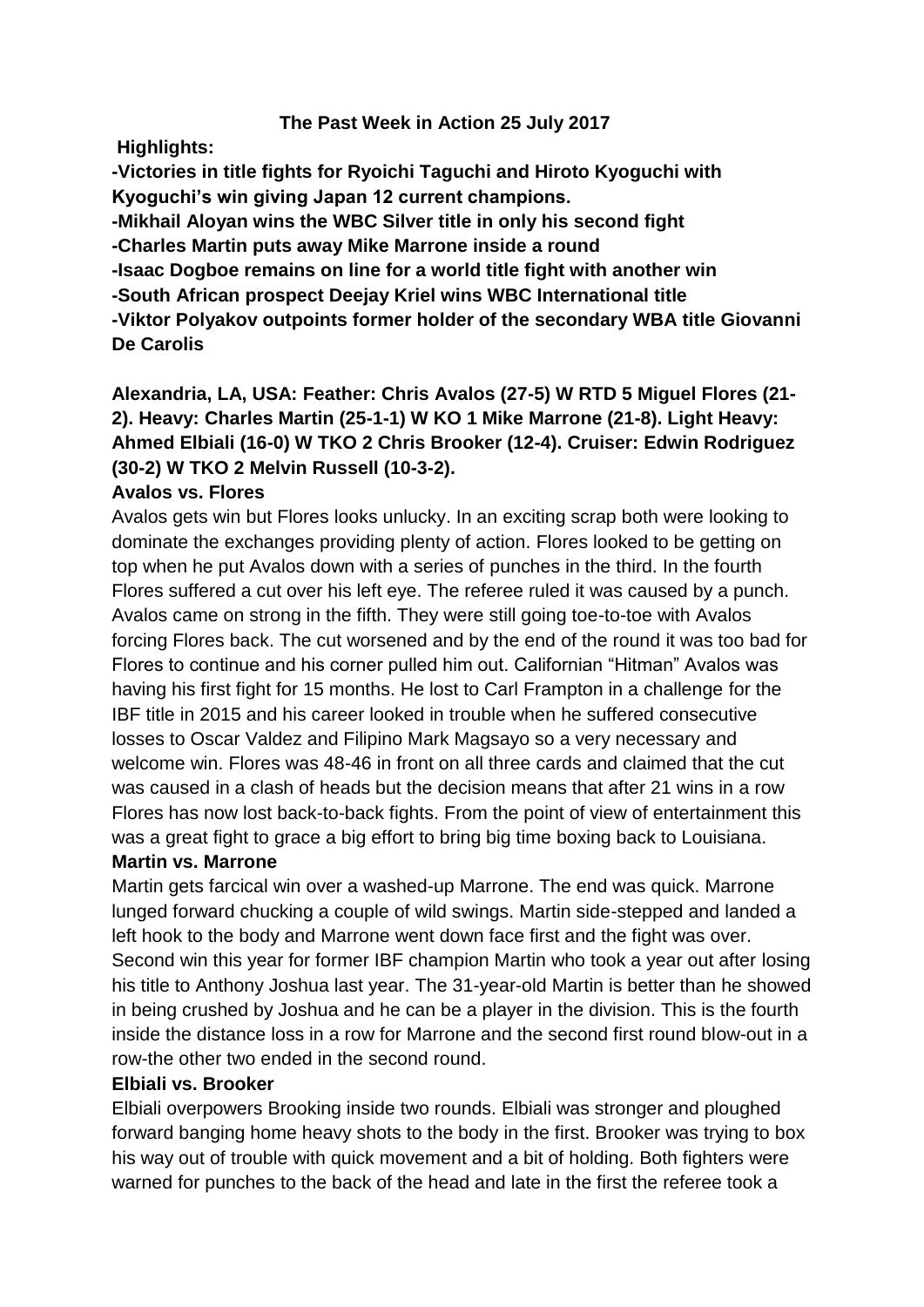point off Brooker for yet another back of the head shot. In the second Brooker was pinned to the ropes with Elbiali unloading overhand rights. A left hook then put Brooker down and the fight was stopped. Egyptian-born Elbiali, 26, a Florida High-School graduate, was inactive from January 2016 until March this year due to a hand injury. He now has 13 win by KO/TKO. Three losses in his last four fights for Brooker.

# **Rodriguez vs. Russell**

"La Bomba" returns with a win. In his first fight for 15 months Rodriguez had no trouble with "The Romantic Redneck" and stopped him in two rounds. Rodriguez lost on points against Andre Ward in 2013 and suffered a big setback when he lost in two rounds against Thomas Williams Jr in April 2016-his last fight. Russell, 38, really a four/six round fighter was out of his depth here.

# **July 18 New Cairo, Egypt: Andreas Valavanis (8-0) W RTD 3 Omari Ramadan**

**(14-10-2).** Local hero Valavanis wins the vacant WBFederation Inter-Continental title as Ramadan retires in the third round. I thought it would be interesting to see the level of boxing in Egypt and it was pretty dire. Valavanis had lots of height and reach over a tubby Ramadan. The Egyptian, an upright stylist, was going forward behind his jab. Ramadan chose not to block punches but bobbed and weaved and stepped back quickly. He then swung some of the wildest punches I have ever seen in a ring even the sphinx had to duck a couple of times. However one of those swings clipped Valavanis in the second round and he went down. He survived more wild swings and half way through the third round Ramadan suddenly just turned around and walked to his corner effectively retiring himself. The 25-year-old "King Cheetah" makes it 8 wins by KO/TKO all inside three rounds. Tanzanian Ramadan has six losses by KO/TKO.

## **19 July**

# **Tokyo, Japan: Super Bantam: Hidenori Otake (29-2-3) W TKO 10 Kinshiro Usui (27-6). Super Fly: Rene Dacquel (20-6-1) W PTS 12 Hayato Kimura (26-10). Super Bantam: Shingo wake (21-5-2) W TKO 5 Mikihito Seto (34-14-3). Otake vs. Usui**

Otake retains the OPBF title with late stoppage of Usui. The challenger made a good start with his sharper jabbing giving him the edge and after four round two judges had it 39-37 for Usui and the other saw them even at 38-38. Otake began to roll from the fifth going to the body with hard combinations and scoring with left hooks as he swept the middle rounds. After eight Otake had turned the tables and was 78-74 and 77-75 on two cards with the third reading 76-76. Otake continued his attacks on a tiring Usui and after Otake had a strong ninth an exhausted Usui went down in the tenth with the towel coming in from his corner. Otake, 36, was making the first defence of his OPBF title. He lost a wide unanimous decision to Scott Quigg for the secondary WBA title in 2014 and that is the only defeat in his last 25 fights. Usui, 37, a former Japanese bantam title challenger, was No 14 with the OPBF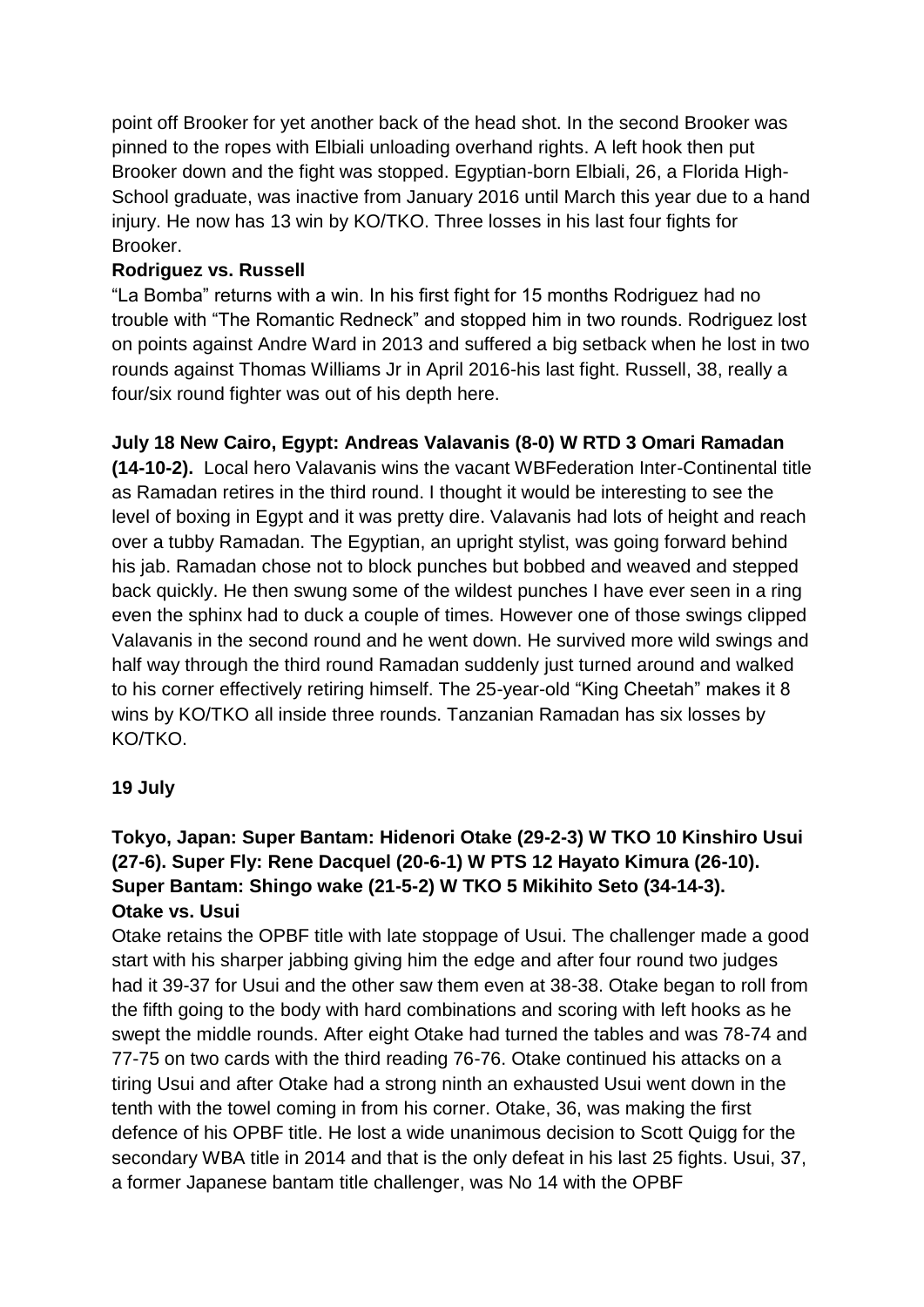### **Dacquel vs., Kimura**

Dacquel makes successful second defence of his OPBF title with unanimous decision over Japanese challenger Kimura. The fight took a while to heat up and some good rights from the champion saw him edge into an early lead being 39-37 in front on two cards after four rounds with the other score standing at 38-38. Kimura started the fifth with a strong body attack but a right uppercut from Dacquel put him back on his heels. Kimura recovered and continued to go to the body and after eight rounds have evened thing up with two judges having 76-76 but with Dacquel maintaining his lead on the third at 77-75. Kimura kept the advantage in the ninth but then with both fighters tiring badly Dacquel found the strength to stage the better finish and he deservedly took the decision. Scores 117-111, 116-112 and 115-113 all for Dacquel. The 26-year-old "Commander" won the OPBF title with an upset victory over Go Onaga (27-2-2) and has now won his last six fights. Kawasaki-born Kimura, Japanese-born but a former South Korean champion, had come up short in two challenges for the Japanese title and was down at No 13 with the OPBF.

#### **Wake vs. Seto**

Wake outclasses Seto in his first fight for a year. The former IBF title challenger had Seto under pressure from the start. Seto showed some tricky moves but Wake was too strong. Seto went down early and although it was ruled a slip the writing was already on the wall. Seto was reduced to hiding behind his guard and trying to survive but by the fifth his face was badly swollen and after a few more heavy hits from Wake Seto's corner threw in the towel. The 30-year-old southpaw was having his first fight since being halted in eleven rounds by Jonathan Guzman in a fight for the vacant IBF super bantam title in July last year. He holds a stoppage win over current IBF champion Yukinori Oguni so is looking to work his way back into position for a title shot. Seto, 37, is 0-4-1 in his last five fights with all four losses by KO/TKO.

#### **July 21**

## **Buenos Aires, Argentina: Welter: Diego Luque (21-4-1) W PTS 10 Gabriel**

**Ledesma (10-1).** Luque wins the vacant IBF Latino title and snaps the unbeaten streak of Ledesma with narrow split decision. It was a case of the technically correct boxing of Ledesma against the cruder swarming style of Luque. Luque's aggression gave him a good start only for the clever boxing of Ledesma to cancel out that early lead. Luque had most success when his lunging attacks took Ledesma to the ropes where he could pound the body. Ledesma kept his boxing together and scored well at a distance with his left jab/right cross. The constant pressure from Luque saw Ledesma tiring and his work became untidy. Seeing his record slipping away Ledesma had a good last round as he again built his attacks on his jab but he had not done enough to claw back Luque's lead. Scores 96-94 twice for Luque and 97-93 for Ledesma. The 32-year-old Luque, the Argentinian No 7 super light, was having his first fight since losing on points to Brit Jack Catterall in December. Ledesma, 23, the Argentinian No 7 welter was in his first ten round fight and he can rebound from this.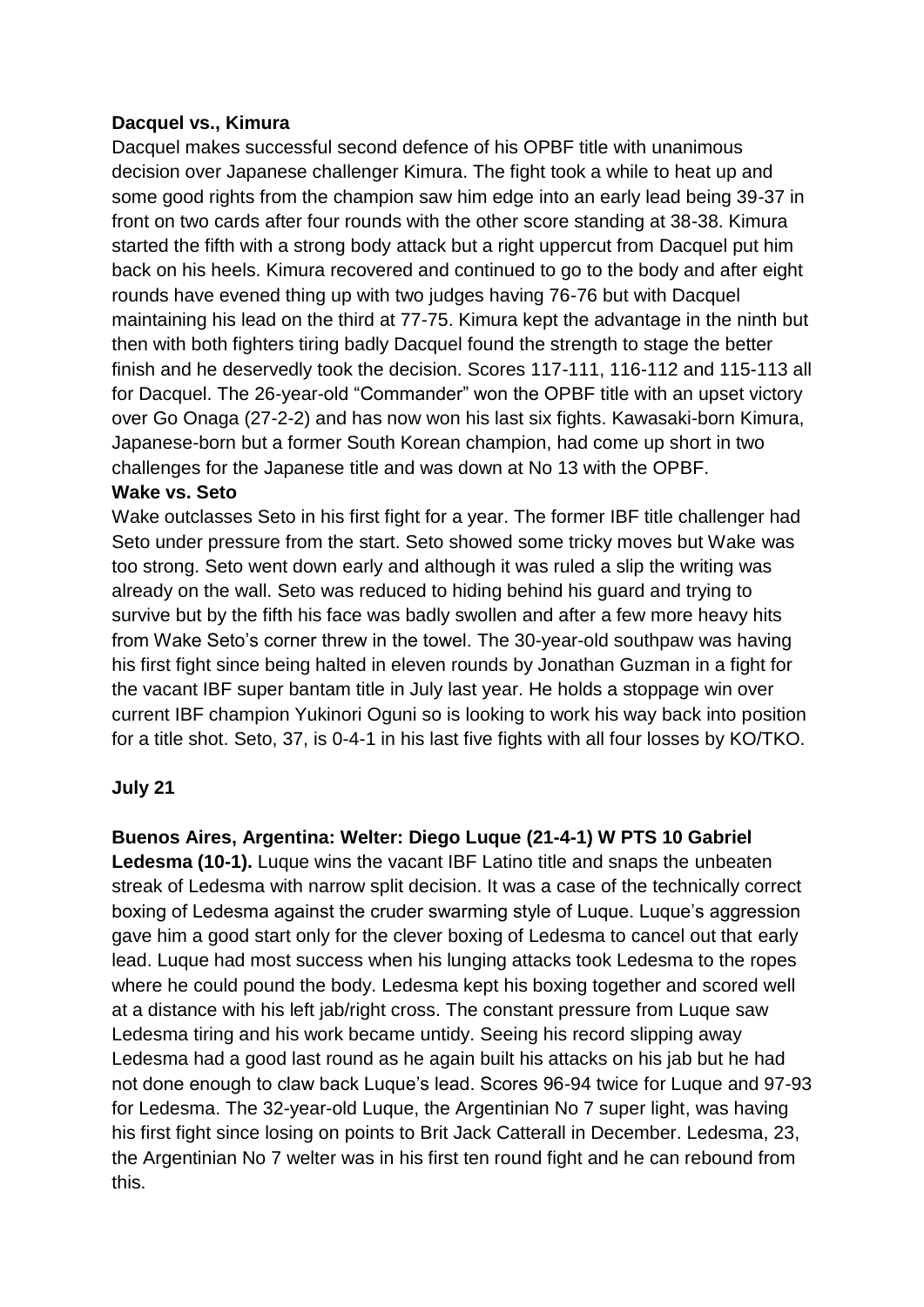**Cassino, Italy: Heavy: Gianmarco Cardillo (7-0-1) TEC DRAW 2 Ivan Di Berardino (7-0-1).** The Italian heavy title remains vacant after a clash of heads brought this one to an early end. Local fighter Cardillo, 28, had outboxed the cruder Di Berardino over the two completed rounds but a clash of heads had opened a cut on the right eyebrow of Di Berardino so the fight was ruled a technical draw and they will have to do it all over again.

### **Mexico City, Mexico: Light: Antonio Moran (22-2) W TKO 6 Lupe Rosales (34-**

**13).** Moreno given a tough time by veteran Rosales before ending the fight with a great right in the sixth. Moreno made a confident start. He used his longer reach to keep Rosales on the back foot and was able to slot home jabs and straight rights. Rosales came to life in the second bulling forward to get inside and cutting down the ring on Moreno. A left hook from Moreno shook Rosales and Moran drove Rosales back across the ring and put him down with a straight right. Rosales beat the count and Moreno jumped on him and landed a couple of neck-jarring shots with the bell saving Rosales. Moreno dominated the third but Rosales kept coming. In the fourth Rosales was mauling and brawling until a left to the body had him badly hurt and retreating. Moreno drove Rosales to the ropes landing a series of head punches but the experienced Rosales survived and again ploughed forward in the fifth. In the sixth Rosales was walking in scoring with hooks to the head with Moreno under pressure. A huge right hook changed that and had Rosales out on his feet and a couple more punches saw him fall into the ropes and slump down to the floor with the referee waiving the fight off. Moran, the WBO No 13 wins the vacant WBO Latino title and now has 15 wins by KO/TKO. Rosales, 35, drops to four losses by KO/TKO. He was 25-1 in his first 26 fights but life has been much tougher since then and his face shows the bumps and lumps of this tough profession.

# **San Juan, Puerto Rico: Super Feather: Jonathan Oquendo (27-5) W RTD 5 Orlando Rizo (19-11). Super Feather: Robson Conceicao (4-0) W KO 1 Bernardo Gomez (18-8). Bantam: Jeyvier Cintron (2-0) W TKO 2 Guillermo Dejeas (8-13-1).**

#### **Oquendo vs. Rizo**

Oquendo returns to action and gets a win but the rust shows. Oquendo took the first round showing his superior strength and bullying Nicaraguan southpaw Rizo. In the second Rizo looked to have shaken Oquendo with a straight right but Oquendo recovered and did enough to take the round. In the third a left from Rizo penetrated the Puerto Rican's defence and Oquendo had to hold on for a few moments and a clash of heads opened a cut over his right eye. Oquendo took charge again in the fourth sometimes switching guards and he floored Rizo heavily with a right in the fifth. Rizo fought back hard but after the bell his corner pulled their man out of the fight. The 33-year-old Oquendo lost big fights against Wilfredo Vazquez Jr and Abner Mares but in September 2015 won a biggie of his own as he took a majority verdict over Jhonny Gonzalez. The sine quickly rubbed off as he lost on points in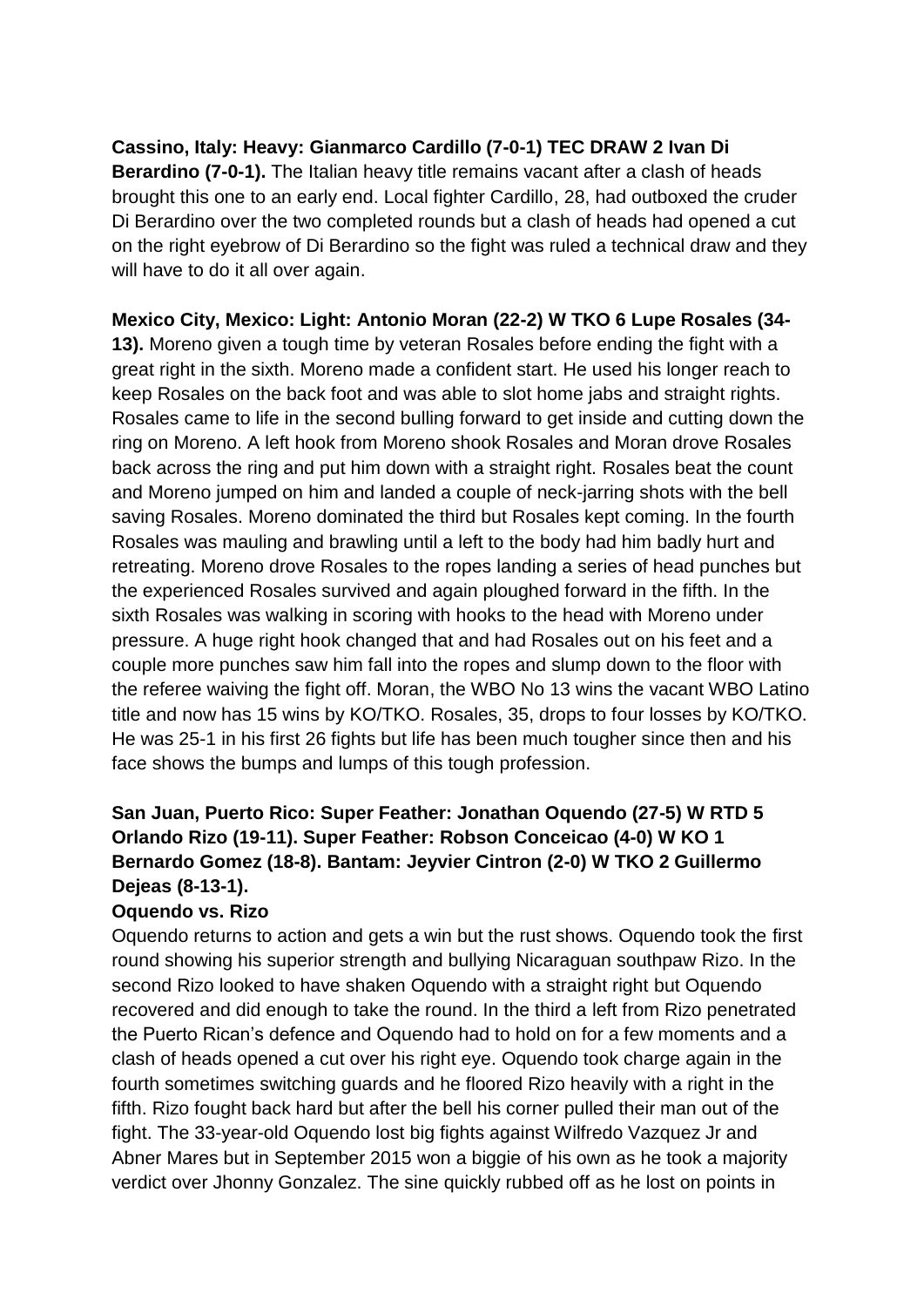December to Jesus Cuellar for the secondary WBA title and this is his first fight since then. In fairness apart from any rust he had also been preparing to fight the unbeaten Costa Rican Francisco Fonseca, an orthodox stylist and ended up fighting a southpaw substitute. Rizo has now lost his last 5 fights, 4 of them by KO/TKO. **Conceicao vs. Gomez**

Brazilian Conceicao wastes no time in disposing off Gomez. He came out firing and quickly drove Gomez back. He took him to the ropes and ended the fight with a series of punches topped off by a right with Gomez down and out. All over in 52 seconds with Gomez taking several minutes to recover. The 28-year-old Rio gold medallist has won his three fights this year all inside two rounds but sometimes he seems to me to be in too much of a hurry. Eighth loss by KO/TKO for Mexican Gomez.

## **Cintron vs. Dejeas**

Dejeas came in over the weight for this one but it made no difference as hot prospect Cintron had too much talent and power. In the first he chose to box allowing Dejeas to come forward and then firing through flashing combinations. He went for the finish in the second and a left hook ended the fight. The 22-year-old southpaw is considered the best of the current bunch of Puerto Rican prospects. He won the Puerto Rican championship at 17 and fought his way through the American qualifiers to get to the London Olympics where he reached the quarter-finals. The AIBA then disqualified anyone under 19 competing at senior tournaments. He had plenty of pro offers but stayed amateur and won a silver medal at the World Youth Championships in 2014. He fought his way through to the 2016 Olympics but lost 2-1 in the first series to the eventual gold medal winner. One to watch. Chilean 38-year-old no real tests as he was 1-6 in his last 7 fights.

## **Castellbisbal, Spain: Feather: Marc Vidal (10-1-4) W PTS 12 Sergio Blanco (23-**

**4-1).** On paper this was one of the weakest European title fights for some time but it produced an excellent contest and in the end Vidal won the vacant title with split decision over oldie but goodie Blanco. Despite giving away 12 years to his younger fellow-Spaniard Blanco had the better of the early rounds and looked on his way to victory. A clash of heads opened a cut which took something out of Blanco and allowed Vidal to claw back most of that lead. Despite that effort from Vidal after 11 rounds Blanco was in front on two cards and close to becoming European champion. That dream ended when Vidal scored a last round knockdown for a 10-8 which spun the scoring to the new champion Vidal. Scores 116-111 and 114-113 for Vidal and 114-113 for Blanco. Vidal had been given this chance after winning the EU title with a victory over Sergio Prada in January and is now 6-0-1 in his last 7 fights. The 41 year-old Blanco was making his third attempt to win the European title. He had done nothing to deserve the third chance but came so near to upsetting the odds.

# **Ontario, CA, USA: Feather: Isaac Zarate (13-3-2) W PTS 8 Carlos Carlson (22-3). Super Bantam: Chris Ayala (11-1) W PTS 8 Pedro Melo (17-16-2). Zarate vs. Carlson**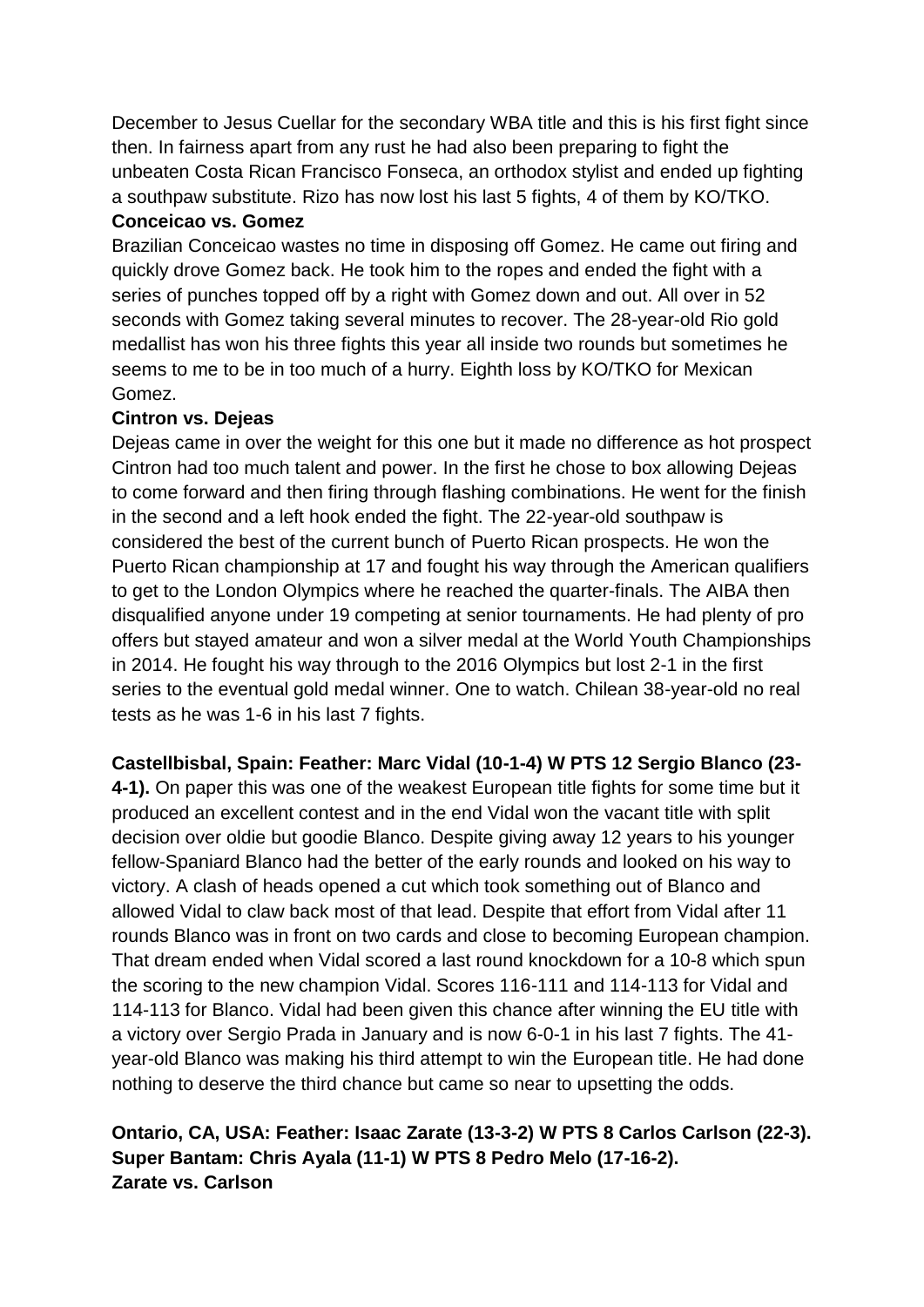Good win for Zarate as he floors and outpoints the favourite Carlson. This one was a war with defence parked and both landing heavy punches throughout the eight rounds. Zarate edged the first and then moved in to a more comfortable lead by flooring Carlson late in the second. They continued to knock lumps off each other until Zarate raked Carlson with punch after punch in the fifth and from there had the better of the exchanges with the referee coming close to stepping in on a couple of occasions but Carlson was never in enough trouble to justify that although Zarate again had a big round in the last. Scores 78-73 for Zarate from all three judges. The 25-year-old Mexican southpaw was due a win after suffering through a majority draw and two split decision losses in his last three fights. Carlson, a 27-year-old from Tijuana, built a 22 bout unbeaten streak on the way to a shot at the WBC bantam title against Shinsuke Yamanaka in March but was stopped in seven rounds. He was at No 7 in the WBC ratings making it a big win for Zarate.

#### **Ayala vs. Melo**

Ayala wins an all-Tijuana contest with points victory over Melo. This was another toeto-toe battle but Ayala had the harder punch and more accuracy. Melo did a little bit better over the second half of the fight but Ayala was always in control. The referee took a point from Ayala in the seventh for a low punch but Ayala ran out a winner on a wide unanimous decision. Scores 79-72 for Ayala from all three judges. Four wins in a row for 22-year-old Ayala. Melo, 29, is 2-7 in his last 9 fights but back in 2015 when Carlson was in his purple patch Melo only lost by one point on all three cards against him.

**Anaheim, CA, USA: Light: Ismail Muwendo (19-0) W PTS 8 Efrain Esquivias** 

**(17-7-1).** "Sharp Shooter" Muwendo adds another win to his total with decision over a sliding Esquivias. The Minneapolis-based Ugandan won every round and floored Esquivias in the fourth and seventh but could not keep the experienced Californian on the floor. Scores 80-70 for Muwendo from all three judges. The 28-year-old Muwendo, who represented Uganda at the 2007 World Championships, had only one fight in 2015 and one in 2016 but let's hope he will be more active from here on. Esquivias, 34, is now 1-7-1 in his last 9 fights.

## **July 22**

**Avellaneda, Argentina: Welter: Jonathan Gaston (18-1-1) W TKO 9 Carlos Chumbita (17-7).** Gaston continues his run of good form and lifts the vacant South American title as he stops Chumbita. This one was all Gaston. He punched too hard for Chumbita and had won every round before the end. A furious attack in the ninth saw Gaston force a standing count. When the action resumed a right cross and a left hook to the chin of a rocky Chumbita saw the referee stop the fight. The 29-year-old Gaston moves to 12 wins on the bounce and gets his fifth win by KO/TKO. He is the Argentinian No 2 at super light. Chumbita was getting his second shot at the South American title and gets his third loss by KO/TKO in his last five fights.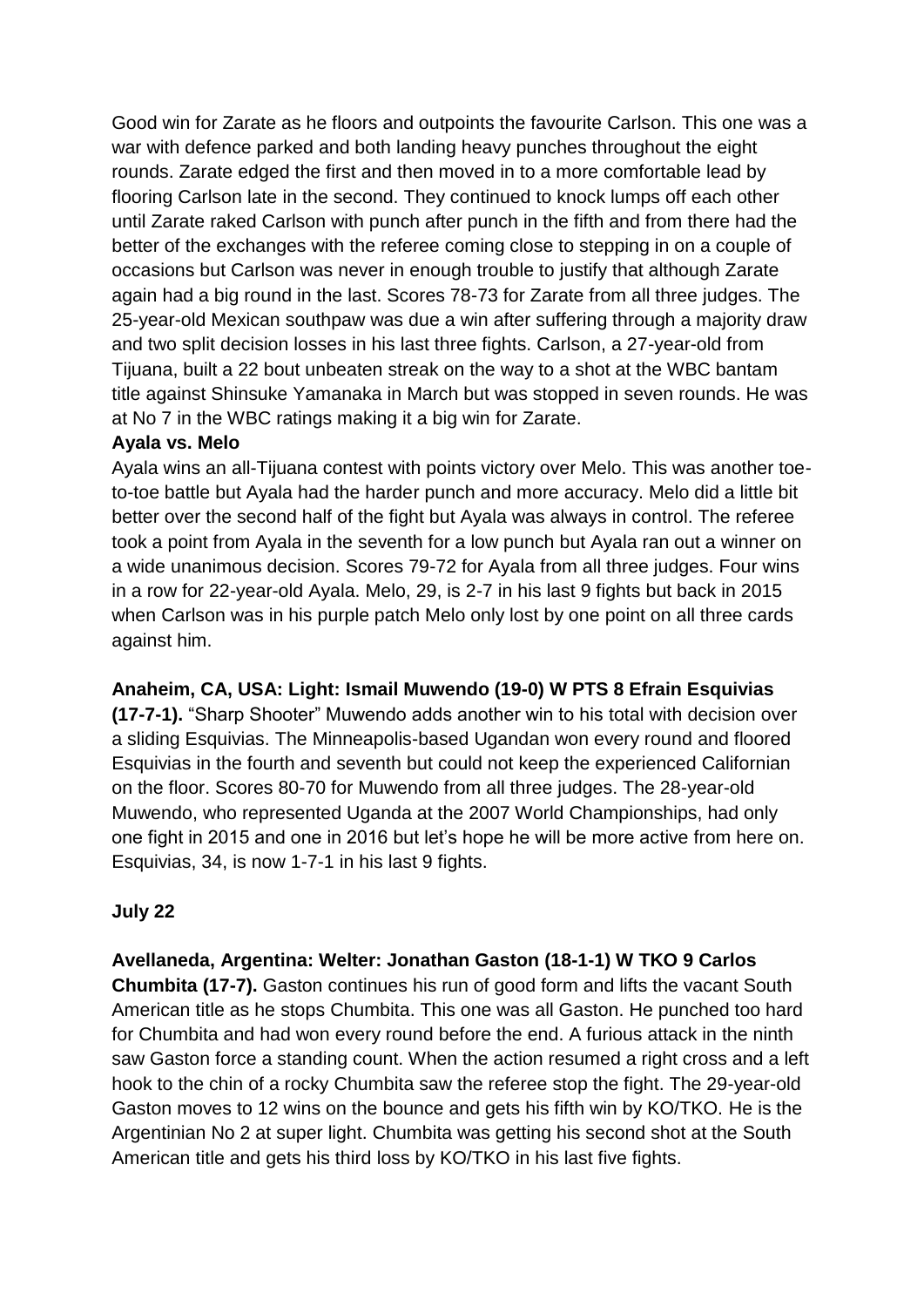#### **Toowoomba, Australia: Welter: Ryan Cesaire (15-5-1) W PTS 10 Jamie Hilt (6-2- 1). Middle: Tim Tszyu (6-0) W TKO 2 Chris Khan (1-2-1). Cesaire vs. Hilt**

Cesaire makes third successful defence of his Australian title with unanimous decision over Hilt. Despite his lack of experience Hilt had no reservations about taking the fight to Cesaire and playing his part in an entertaining fight. Cesaire has a strong amateur background so the gap in experience was wider than their respective pro records showed and he was stronger and more accurate than Hilt. Many rounds were close with Cesaire just doing enough to win the close ones and take the decision. Scores 98-92 twice and 99-92 all for Cesaire. The 33-year-old Cameroonborn boxer started out 3-3 in his pro career but once he settled down did much better and was 8-0-1 in his next nine before losing to world rated fighters Lenny Zappavigna and Jeff Horn. Hometown fighter Hilt, 37, had never gone past eight rounds and only once gone past five so put up a very creditable show.

#### **Tszyu vs. Khan**

No real test for young Tszyu here as he halts novice Khan in two rounds. Fifth win on the bounce by KO/TKO for the 22-year-old son of the former world champion.

# **Accra, Ghana: Super Bantam: Isaac Dogboe (17-0) W RTD 2 Javier Chacon (25- 4-1). Cruiser: Olan Durodola (26-4) W TKO 2 Karama Nyilawila (24-17-3).**

Dogboe again shows his potential as he gets a win with Chacon retiring with an injury to his right wrist. Dogboe made a confident start in the first moving in behind his jab and scoring with left hooks and quick rights. Chacon was content to be on the back foot hiding behind a high guard but he was not throwing punches. The most Chacon was doing early was pushing out an occasional jab whereas Dogboe was getting under the high guard with thudding hooks to the body. When Chacon did let go some hooks counters from Dogboe sent him on the back foot again. Dogboe handed out serious punishment in the second with an obviously hurt Chacon urging the young Ghanaian to bring it on and Chacon himself landed a good right cross at the bell. Chacon was more aggressive in the fourth putting Dogboe on the back foot. Dogboe was able to catch Chacon with counters. The local fighter switched guards a number of times and Chacon was showing a cut over his left eye. The fourth saw them trading punches with Dogboe landing more but with Chacon having a couple of purple patches and walking through Dogboe's punches. Chacon was walking Dogboe down in the fifth, Dogboe was scoring with flashing combinations to head and body but Chacon kept coming dropping both hands and inviting Dogboe to do his best. Dogboe complied and was doing all of the scoring but seemed to lack the power to keep Chacon out. Dogboe handed out plenty of punishment in the sixth landing shots from both hands but it was noticeable that Chacon was not using his right much. At the bell the Argentinian went back to his corner and heated words were used as he told his seconds he had injured his right hand and was not continuing and eventually his surrender was accepted. It was a pity that it ended that way as Chacon was posing some problems for Dogboe. The young Ghanaian improves with each fight but we will have to see him against some better fighters to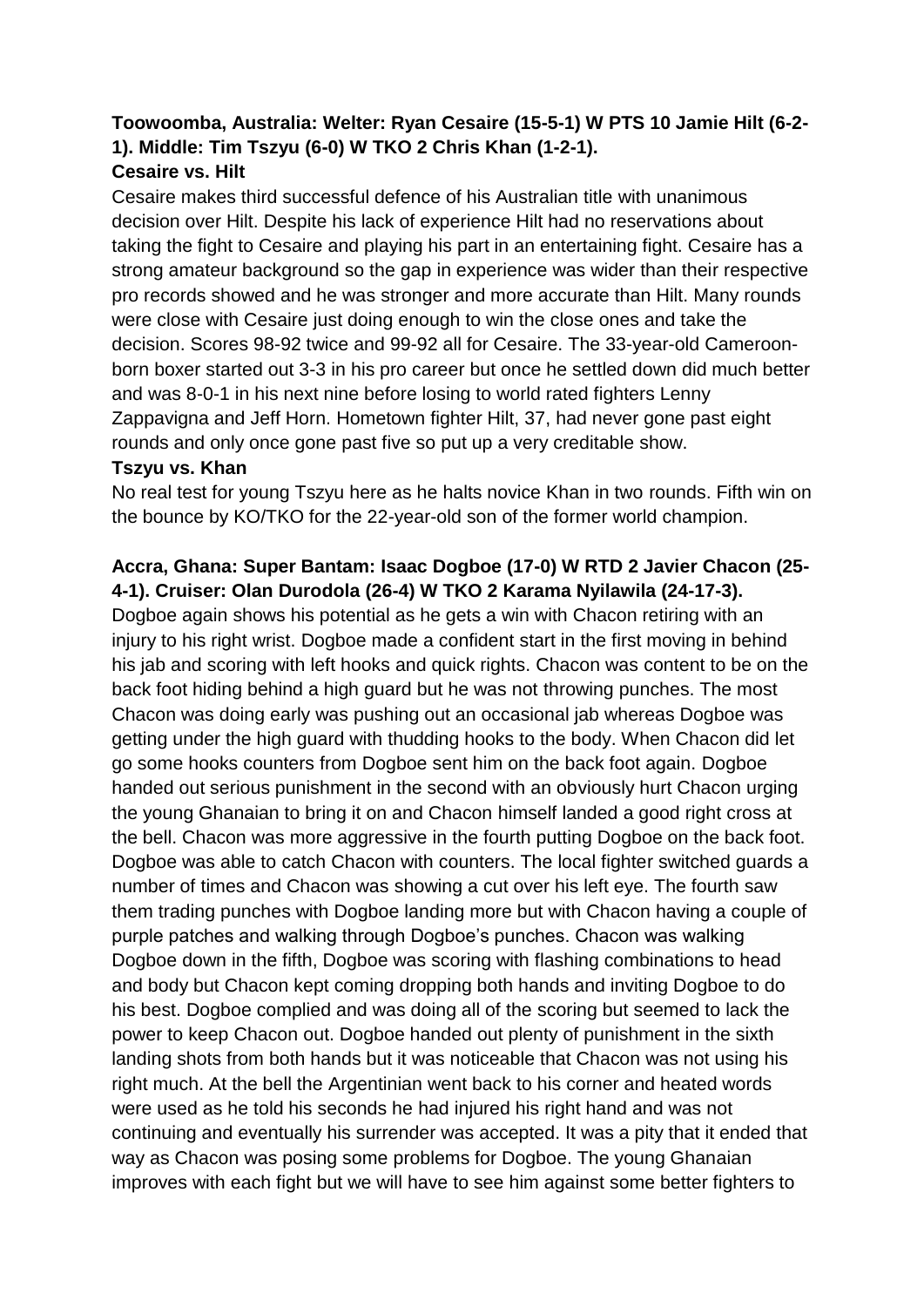judge his full potential but it is accepted that he is the best prospect in Ghana right now an opinion shared by Azumah Nelson. The 22-year-old Olympian was making the first defence of his WBO International title and gets his eleventh win by KO/TKO. This was billed as a WBO eliminator. Although Dogboe is their No 4 Chacon was not in the top 15 so it is difficult to see it as any form of eliminator. Chacon, 36, lost to Anselmo Moreno for the WBA bantam title and to Jamie McDonnell for the secondary WBA title but had won his last five fights against some reasonable level domestic opposition and was rated No 3 in Argentina.

#### **Durodola vs. Nyilawila**

Durodola crushes poor Nyilawila in two rounds. Durodola tried hard to end it in the first but Nyilawila survived. In the second Durodola nailed Nyilawila with heavy punches that sent him down and out and Nyilawila needed medical attention before being allowed up. The 36-year-old Kansas City-based Nigerian was having his first fight since being stopped in five rounds in June by Dmitry Kudryashov. Everything about this mismatch was poor. Durodola was 6'2" (188cm) and weighed 196lbs, Tanzanian Nyilawila is 5'8" (173cm) and weighed 186lbs-and when he started out in the pro ranks he was a middleweight. Ninth loss by KO/TKO for Nyilawila.

# **Hidalgo Del Parral, Mexico: Super Feather: Jhonny Gonzalez (64-10) W KO 2 Jessie Cris Rosales (21-1-1).Middle: Misael Rodriguez (2-0) W KO 2 Jose David Mosquera (16-10-1). Super Light: Lindolfo Delgado (2-0) W TKO 1 Gerson Escobar (2-3).**

## **Gonzalez vs. Rosales**

Gonzalez still has the power and crushes Filipino in two rounds. A cautious opening from both boxers as they traded jabs and late in the round tried a few straight rights and left hooks but nothing of substance was landed. Rosales was letting go with some rights at the start of the second but Gonzalez took control with a series of stabbing jabs. Gonzalez landed a thumping left hook to the body of Rosales and then one to the right side of his chin and Rosales then took a half step back and went sliding back and down on his rump. He was up at seven and indicated he was okay. Gonzalez did not rush things. He let Rosales come forward throwing some punches and then just before the bell buried a left hook to the ribs that put Rosales down with his screwed up in agony and the Filipino was counted out. The punch looked to have landed where that earlier thumping hook had and it was minutes before Rosales recovered enough to get to his feet. Now 54 wins by KO/TKO for the 35-year-ols former WBO bantam and WBC feather champion. He retains the WBC Latino title and is No 5 with the WBC so another shot at a title is not out of the question and he is already calling out Miguel Berchelt. Rosales, 23, the Philippines No 1 feather had won his last 14 fights but the opposition had been moderate at best and he looked too lightweight to mount a challenge to Gonzalez.

#### **Rodriguez vs. Mosquera**

Olympic bronze medallist Rodriguez puts Colombian Mosquera down and out in the second with a hard combination. The 23-year-old "Chino" won a bronze medal in Rio becoming the first Mexican boxer to medal at the Olympics since Cristian Bejerano in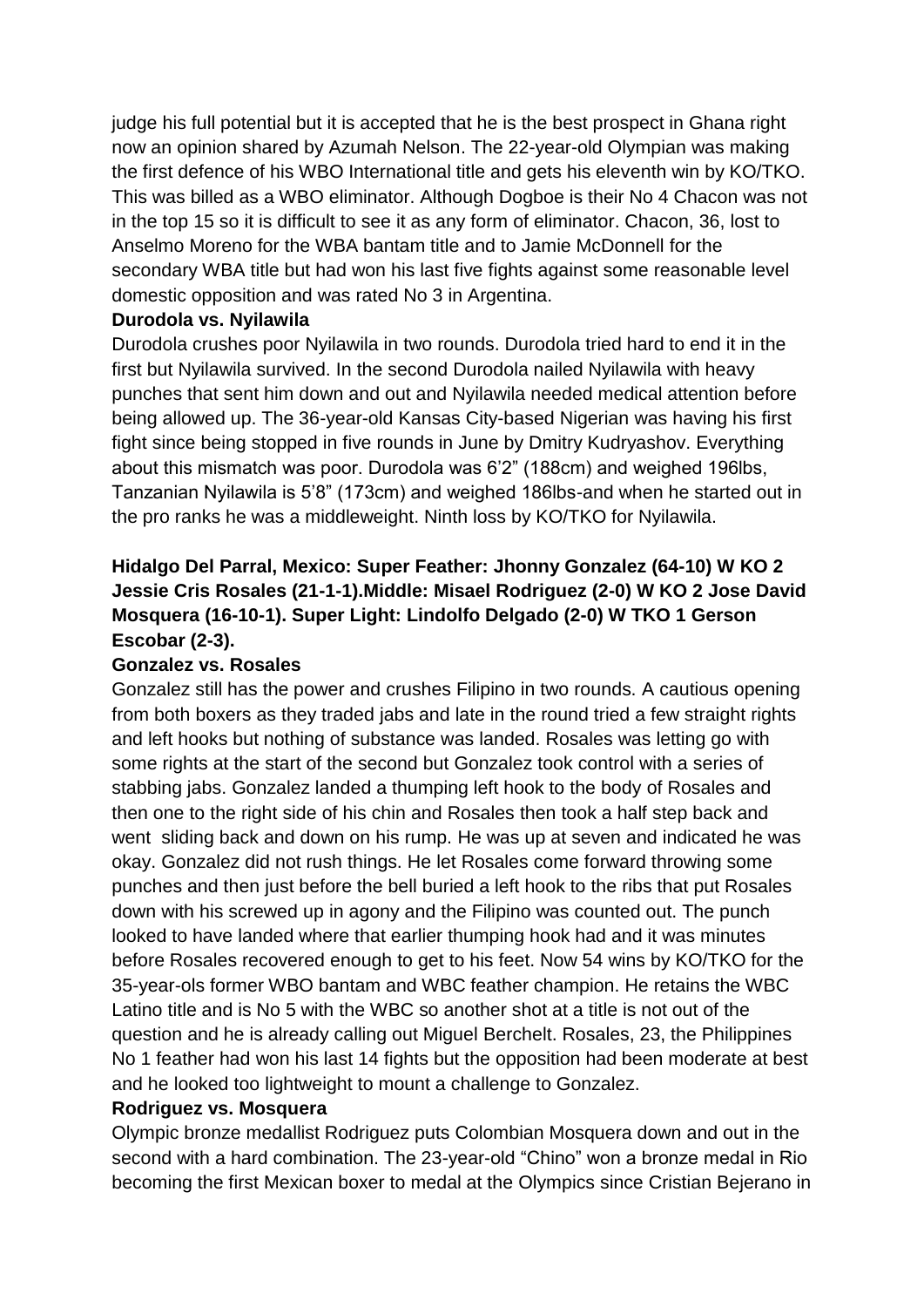Sydney in 2000. He had won a silver medal at the Central American and Caribbean Games and a bronze medal at the 2015 Pan American Games. Due to a dispute over funding Rodriguez and other Mexican boxers actually went out collecting money on the streets and in buses to finance their Olympic training. Mosquera has now lost his last 7 fights.

### **Delgado vs. Escobar**

Delgado did not medal in Rio but like Rodriguez is worth watching. He knocked out novice Escobar inside a round to make it two inside the distance wins in two fights. Unlike many Mexican boxers Delgado had substantial financial support and when he showed early promise his parents sent him to a boxing school in Cuba. He also had plenty of support in his preparations for Rio but he helped Rodriguez and the other members of the boxing team collecting money in the streets. He won silver medals at the Pan American Games and Central American and Caribbean Games losing in the final each time to Cuban Lazaro Alvarez. He also competed at the 2013 and 2015 World Championships and had a reported 139-15 record as an amateur before signing with Richard Schaefer's Ringstar.

# **Moscow, Russia: Super Fly: Mikhail Aloyan (2-0) W PTS 12 Marvin Solano (19- 1). Light Heavy: Egor Mekhontsev (13-0-1) W PTS 8 Gusmyr Perdomo (24-8). Super Middle: Fedor Chudinov (15-2) W TKO 2 Jonathan Barbadillo (17-4-1). Super Middle: Magomed Madiev (9-0) W KO 1 Jeyson Minda (13-1-1). Super Middle: Stan Kashtanov (36-2) W PTS 10 Siarhei Khamitski (31-14-3). Aloyan vs. Solano**

Aloyan catapults himself into the world ratings with win over Solano in a fight for the vacant WBC Silver title. Although much the smaller boxer Aloyan made a sprightly start ducking under Solano's jab and scoring with some southpaw straight lefts. Solano used some quick footwork to frustrate Aloyan in the second and although there were not many punches landed Solano probably just edged it. Both fighters were too cagey in the third and very few punches were landed .Solano had a good fourth with Aloyan having trouble getting past the Nicaraguan's jab and I thought Solano also took the fifth as he was quicker and more accurate with his punches. Solano's confidence was high and he chose to stand and trade more in the sixth which was what Aloyan needed and the Russian was able to score with some good lefts to take the round. For me Solano took the seventh. He had Aloyan on the back foot and was outscoring the Russian and just before the bell landed a huge right the best punch of the fight so far. Solano stormed forward throwing punches in the eighth. There was a time out after a low punch from Aloyan and Solano was coming forward again when he walked onto a left from Aloyan that put him down on his back. He looked hurt but beat the count and the bell went. Some of the fire went out of Solano and Aloyan clearly took the ninth and tenth although Solano rocked him again with a big right. Solano forced the fight in the eleventh but Aloyan boxed cleverly walking Solano onto counters and took the round. I expect a big finish from Solano but it did not come and Aloyan boxed and countered his way to the bell. Scores 119-108,118-110 and 117-111 all for Aloyan so he wins the vacant WBC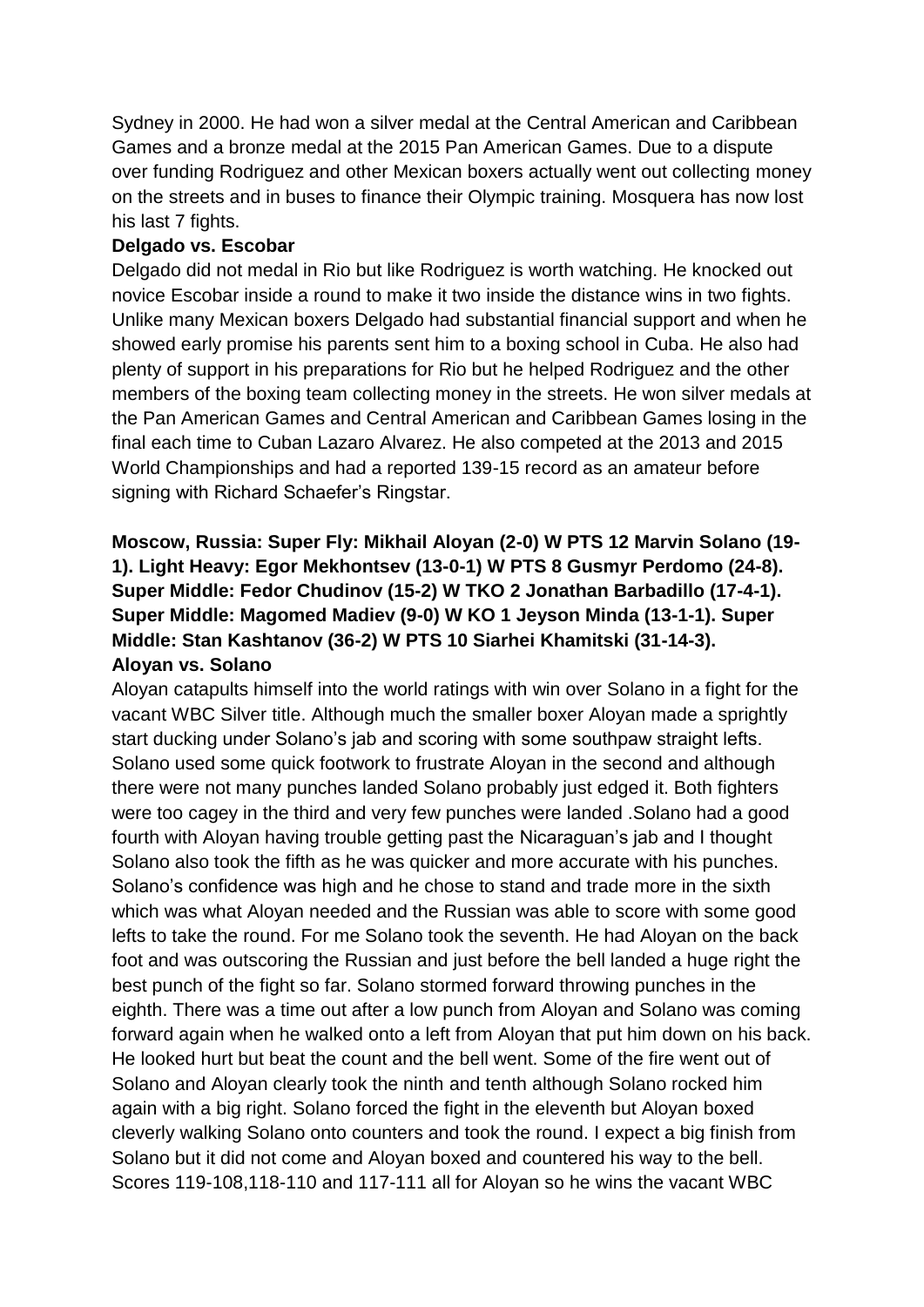Silver title after only two fights and in theory that puts him in line for a shot at the WBC title. With Srisaket already giving Roman Gonzalez a return and Carlos Cuadras and Juan Francisco Estrada fighting a final eliminator with Japan's Naoya Inoue waiting in the wings he will have to wait a while for that title shot. I had Solano ahead after seven and then gave Aloyan a 10-8 for the eighth and scored the ninth, tenth, eleventh and twelfth for Aloyan. As with Vasyl Lomachenko his impressive amateur achievements make an early title shot achievable for the 28-year-old Armenian-born Russian. He is a three-time Russian champion, won two gold medals and a silver medal at the World Championships, a gold medal at the World Cup, a gold medal at the European Championships and a bronze medal at the 2012 Olympics. He also won silver in 2016 in Rio but had to return the medal because of a positive test. As an amateur he scored wins over Rau'shee Warren, Amnat Ruenroeng, Khalid Yafai, Andrew Selby, Nordine Oubaali and many more top fighters. His looks and style are reminiscent of Vic Darchinyan also a southpaw and also born in Armenia. Solano showed good speed and good skills but despite his impressive statistics had never gone past eight rounds before and faded badly at the end. Aloyan was No 37 in the WBC ratings and Solano was not in the top 40 so a strange fight for such a high profile title. The show deserved a big fight as it was held in the open air in Red Square to celebrate Boxing Day (as in the sport-not the Christmas celebration) in Russia.

#### **Mekhontsev vs. Perdomo**

Mekhontsev fails to impress as he only gets by Perdomo on a debateable majority decision. Despite both fighters being southpaws there styles produced a good contest. Mekhontsev forced the fight much of the way but Perdomo scored with some good counters. Mekhontsev was just that bit busier and more accurate but worryingly Perdomo was able score with some cracking punches through the porous defence of the Russian with Mekhontsev forced to hold on desperately a couple of times. A draw would have been a fair result but away from home wins can be hard to find. The 32-year-old Mekhontsev does not look likely to make it to the top as a pro. In the amateurs he won gold medals at the Olympics and the World Championships and twice at the European Championships. He signed with Top Rank but was unimpressive in drawing in August last year against Alex Johnson and his career seems to have stalled. Venezuelan Perdomo, 39, lost to Mikkel Kessler for the WBC super middle title in 2009 but has had periods of low activity. However he was coming off a good win over Azea Augustama (20-2) in March.

### **Chudinov vs. Barbadillo**

This was an awful excuse for a fight. Barbadillo had only the very barest of techniques. Chudinov was slamming home jabs and right to the body with Barbadillo circling around the ring to his left so moving onto Chudinov's rights and he never once tried to move to his right. Chudinov was able to walk after Barbadillo landing hooks and uppercuts with Barbadillo just prodding out some half hearted jabs and he did not even know how to clinch. He took his lumps but it was obviously not going to last long. Barbadillo threw some swings at the start of the second but again was moving into rights to the head and uppercuts. A left hook sent him into the ropes and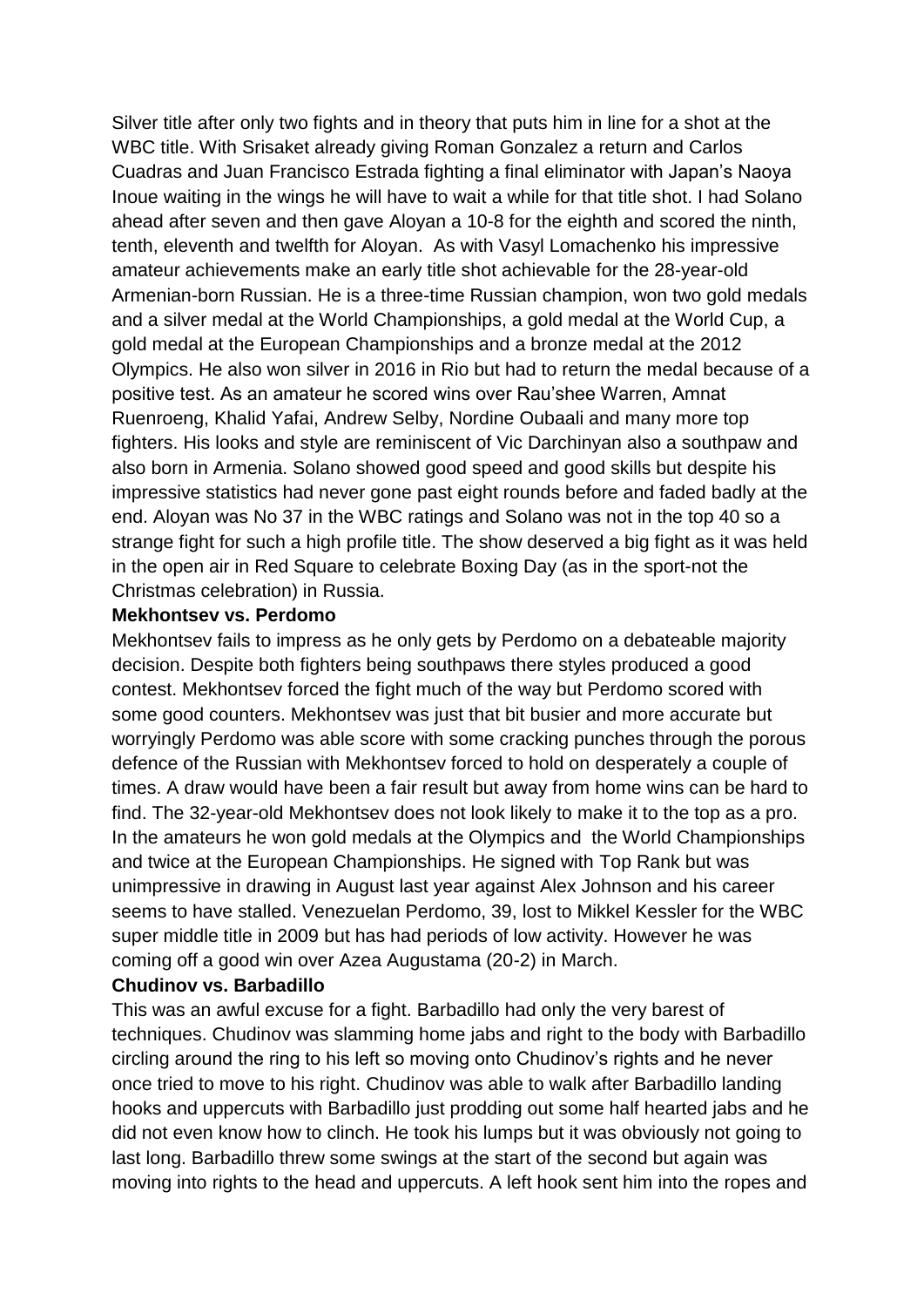he bounced off and went down on his knees. He was up at six but when the action resumed with Barbadillo still moving to his left Chudinov landed a series of overhand rights until the referee stopped the massacre. Too easy to be of any benefit to 29 year-old Chudinov. The Russian was having his first fight since losing his WBA title to George Groves in May. Somehow Argentinian Barbadillo had won his last 17 fights but the opposition would be flattered to be described as poor with eight of his victims never having won a fight and significantly, despite his 17 wins, he was not in the Argentinian ratings.

### **Madiev vs. Minda**

Madiev shows his power as he flattens poor Minda with a left hook. The 22-year-old Russian gets his fourth win by KO/TKO. In Youth competition he was Russian champion and won silver medals at the European and World Youth Championships. He was also a very successful kickboxer.Minda,24, was having his first fight outside of Ecuador. His record flatters him as five of his victims had never previously had a fight and another two had never won a fight.

#### **Kashtanov vs. Khamitski**

Kashtanov sheds some rust but struggles to get a majority decision over experienced oldie Khamitski. Only the second fight for Kashtanov in 19 months. He lost to Karoly Balzsay for the secondary WBA super middle title in 2011 and to Felix Varela for the interim WBA light heavy title in 2015. Born in Donetsk Kashtanov's fighting in Moscow was a statement of his taking Russian citizenship. Khamitski, 42, is a former WBO European champion. A title he won by stopping Frank Buglioni in 2014 but he lost to Martin Murray and John Ryder in other visits to the UK. The Minsk-based Ukrainian lost to Alfonso Blanco for the interim WBA middle title in 2015. This was his first fight for 10 months.

# **Brentwood, England: Super Light: Johnny Coyle (17-0-1) W PTS 8 Innocent Anyanwu (25-23-3). Super Welter: John Wayne Hibbert (18-5) W PTS 8 Arvydas Trizno (25-66-3). Light: David Oliver Joyce (2-0) W TKO 3 Lesther Cantillano (3- 6). Welter: Tyler Goodjohn (13-5) W PTS 8 Adam Barker (4-1). Heavy: David Allen (12-3-1) W TKO 3 Tom Dallas (17-10).**

#### **Coyle vs. Anyanwu**

Coyle remain unbeaten as he outpoints Anyanwu. The local southpaw never dropped a round and won by 80-73 on the referee's scorecard. The only question mark is over Coyle's power with just two wins by KO/TKO. After a promising start to his career the 38-year-old Dutch-based Anyanwu has won only 4 of his last 27 fights. **Hibbert vs. Trizno**

Another win a for a local fighter as former Commonwealth and WBC International champion Hibbert starts a rebuilding process after back-to-back losses to Andrea Scarpa and Martin Gethin. Referee's score 60-55. If the Essex 32-year-old can avoid cuts there are some good domestic fights out there for him. Lithuanian Trizno usually goes the distance and gets the occasional win.

#### **Joyce vs. Cantillano**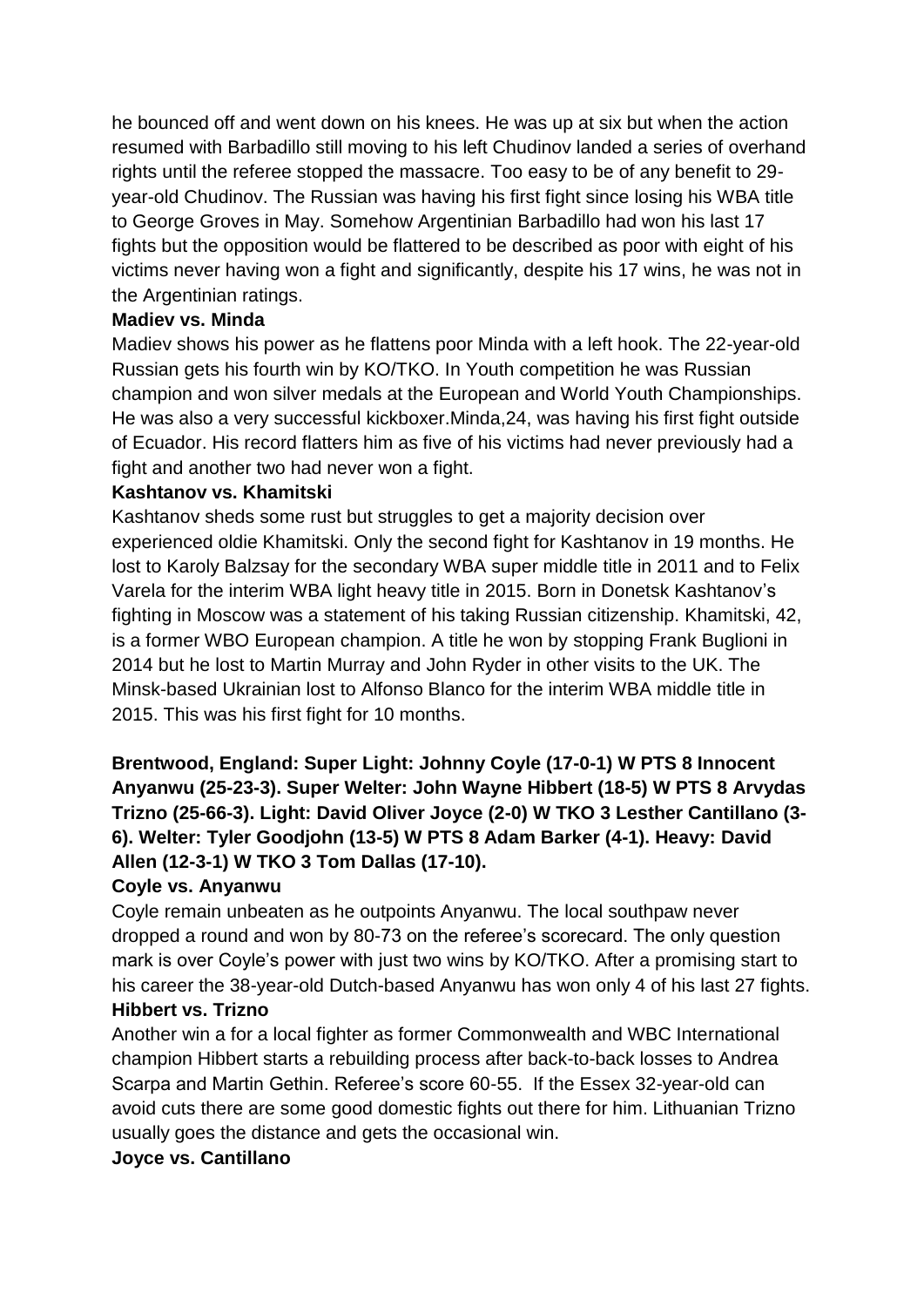Joyce is setting a busy schedule as this is his second fight and he gets second win in five weeks with a third round stoppage of Nicaraguan Cantillano. The 30-year-old former Irish amateur champion and three-time European Union gold medallist left it late to turn pro so has no time to lose. First loss by KO/TKO for Cantillano.

# **Goodjohn vs. Barker**

Goodjohn overcomes the handicap of a cut over his left eye to edge out Barker in a close fight. Referee's score 78-76. The Ely fighter is back to basics after losses in three hard title fights against Tyrone Nurse and Johnny Garton for the English title and John Wayne Hibbert for the WBC International title. A step up in distance and quality of opponent for Barker and he performed well.

# **Allen vs. Dallas**

Allen hits too hard for a sliding Dallas. In the first round Allen was just walking forward with his hands down easily slipping the tentative jabs from Dallas. He was doing the scoring but not really following through with his attacks. Allen increased the pace and the pressure in the second. Dallas was just circling the perimeter of the ring and pushing out his punches without much leverage. After a number of inside the distance losses he looked gun-shy. In the third Allen forced Dallas to a corner and put him down heavily with a huge right and the fight was stopped immediately. Now 9 wins by KO/TKO for the 25-year-old from Yorkshire. He has already suffered tough losses against Dillian Whyte and Luis Ortiz and last time out lost a split verdict against Lenroy Thomas for the vacant Commonwealth title. Much too hard a schedule and he really needs to get a few more fights under his belt and then come again. Dallas is now 2-10 in his last 12 fights with nine of the losses by KO/TKO.

# **Norwich, England: Super Feather: Craig Poxton (13-4) W PTS 8 Ibrar Riyaz (5- 125-4). Super Light: Nathan Dale (21-1) W PTS 6 Nathan Hardy (5-15-2). Poxton vs. Riyaz**

Poxton overcomes disappointment of his Southern Area title defence being cancelled and gets victory over late substitute Riyaz. Poxton suffered a flash knockdown in the second round but was never really troubled although Riyaz was competitive all the way. Referee's score 78-74 for Poxton. The 28-year-old from Lowestoft (brrrrr I did my Offshore Survival course there almost did not survive it) had some good news as after his good win over unbeaten Boy Jones in February it is possible he will fight for the WBO European title in September. The little 32-yearold Riyaz is a popular substitute as he is always available and incredibly only three of his 125 losses have been by KO/TKO. He has saved many a show.

## **Dale vs. Hardy**

Local hero Dale gets back to winning ways. The 26-yerar-old from Norwich lost for the first time as a pro when he was outpointed by Phil Bowes in November. He eased his way back here as Hardy gave him six good rounds of work. Referee's score 60-56. Hardy is 2-8-1 in his last 11 fights but has only been stopped once.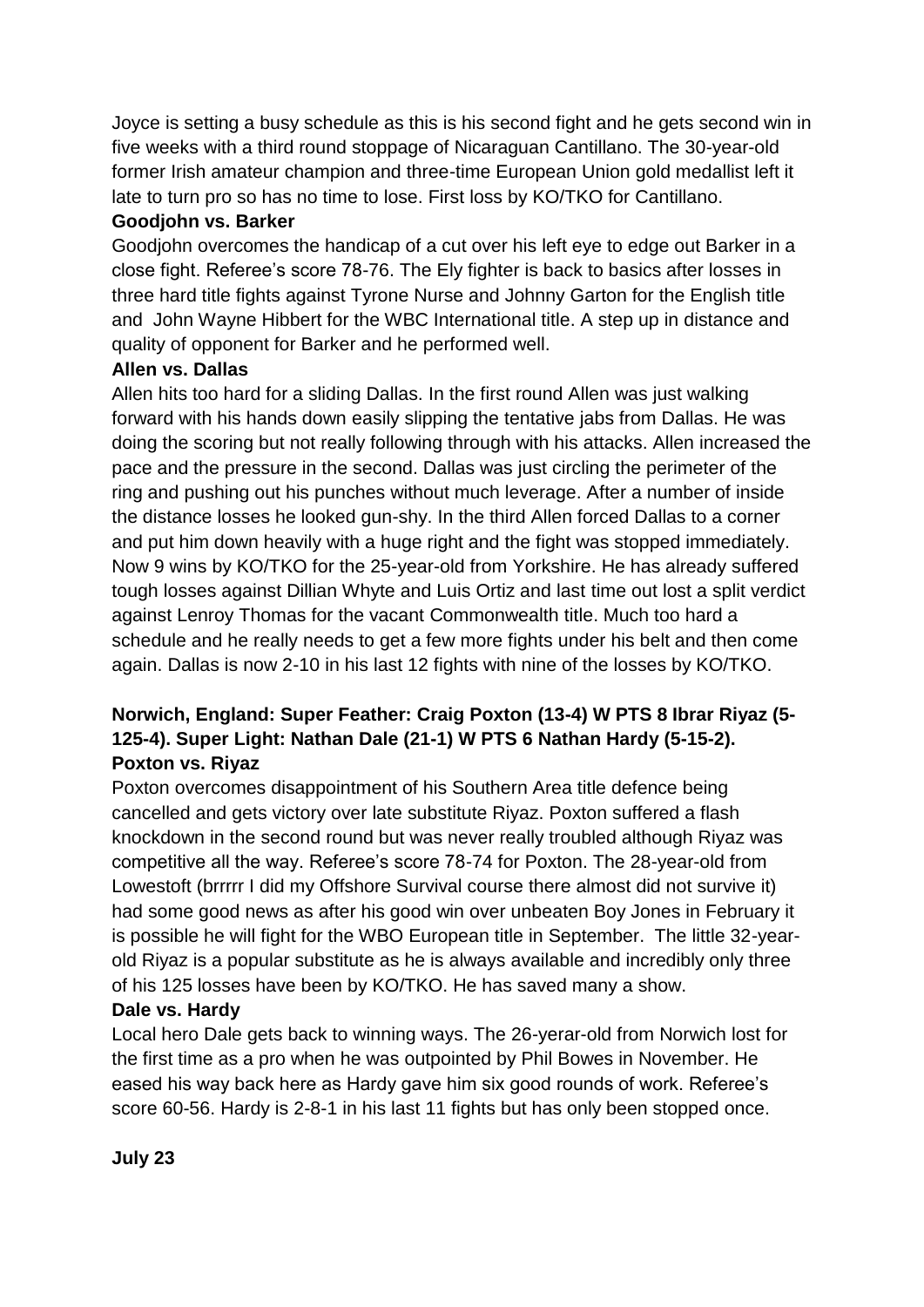### **Milan, Italy: Welter: Dario Morello (9-0) W PTS 10 Tobia Giuseppe Loriga (29-8-**

**2).** Morello wins the Italian title with unanimous decision over champion Loriga. Morello was in charge early with the speed, accuracy and quantity of his punches making it look as though he was on his way to an inside the distance win. Loriga finally managed to get a toe hold in the fight fifth but Morello banged back in the sixth. The expected stoppage did not happen because Morello did not press hard enough. He was boxing on the outside not attacking the body enough and not pressing hard enough. The inevitable outcome was that the experienced Loriga came into the fight more over the last three rounds. He had a good ninth but Morello finished the stronger to take the title. Scores 98-92 twice and 97-93 all for the new champion. The 24-year-old "Spartan" from Bergamo was an outstanding amateur winning Italian titles at every level from schoolboy to elite and competed at both the World and European Youth Championships. The 40-year-old Loriga, a former Italian super welter champion, was making the first defence of his national title but there is no talk of retirement.

# **Tokyo, Japan, Minimum: Hiroto Kyoguchi (8-0) W PTS 12 Jose Argumedo (20- 4-1). Light Fly: Ryoichi Taguchi (26-2-2) W TKO 9 Robert Barrera (18-2). Super Fly: Ryuichi Funai (28-7) W TEC DEC 7 Takayuki Okumoto (18-8-3). Bantam: Kohei Kono (33-10-1) W TKO 5 Rambo Sithsaithong (8-5).**

#### **Kyoguchi vs. Argumedo**

Kyoguchi sets a new Japanese record as he wins a world title just 15 months after turning pro. Argumedo was switching guards and scoring with left and right hooks. Kyoguchi countered strongly and quickly showed his power. He was able to get through with hooks from both hands and some snappy uppercuts. Argumedo continued to throw lots of punches but Kyoguchi showed some smart blocking and was the more accurate going constantly to the body. Over the middle rounds Argumedo was under pressure all the way and the body shots were having their effect as the Mexican looked to be fading. Argumedo revived briefly in the ninth only for a left hook to stagger him and the follow-up attack saw Argumedo go down. Both tired over the last three rounds with Argumedo fighting hard to hold on to his crown and an exhausted Kyoguchi slipping down three times in the twelfth but he was a clear winner. Scores 116-112 twice and 115-112 all for Kyoguchi. The 23-year-old former OPBF champion is yet another from the Japanese production line and Japanese fighters now hold 12 versions of world titles which is the strongest position the country has ever been in. Kyoguchi, 23, initially learned karate from the age of three but switched to boxing at 12 under the tutelage of former two-time WBC bantam champion Joichiro Tatsuyoshi who also won the title in his eighth fight. Kyoguchi is from the Watanabe Gym as is Taguchi so a good night for that gym. Argumedo, 28, was making the fourth defence of his IBF title. This the first time he has lost on a unanimous decision as he lost a majority decision to future champion and his other two losses were both split decision.

#### **Taguchi vs. Barrera**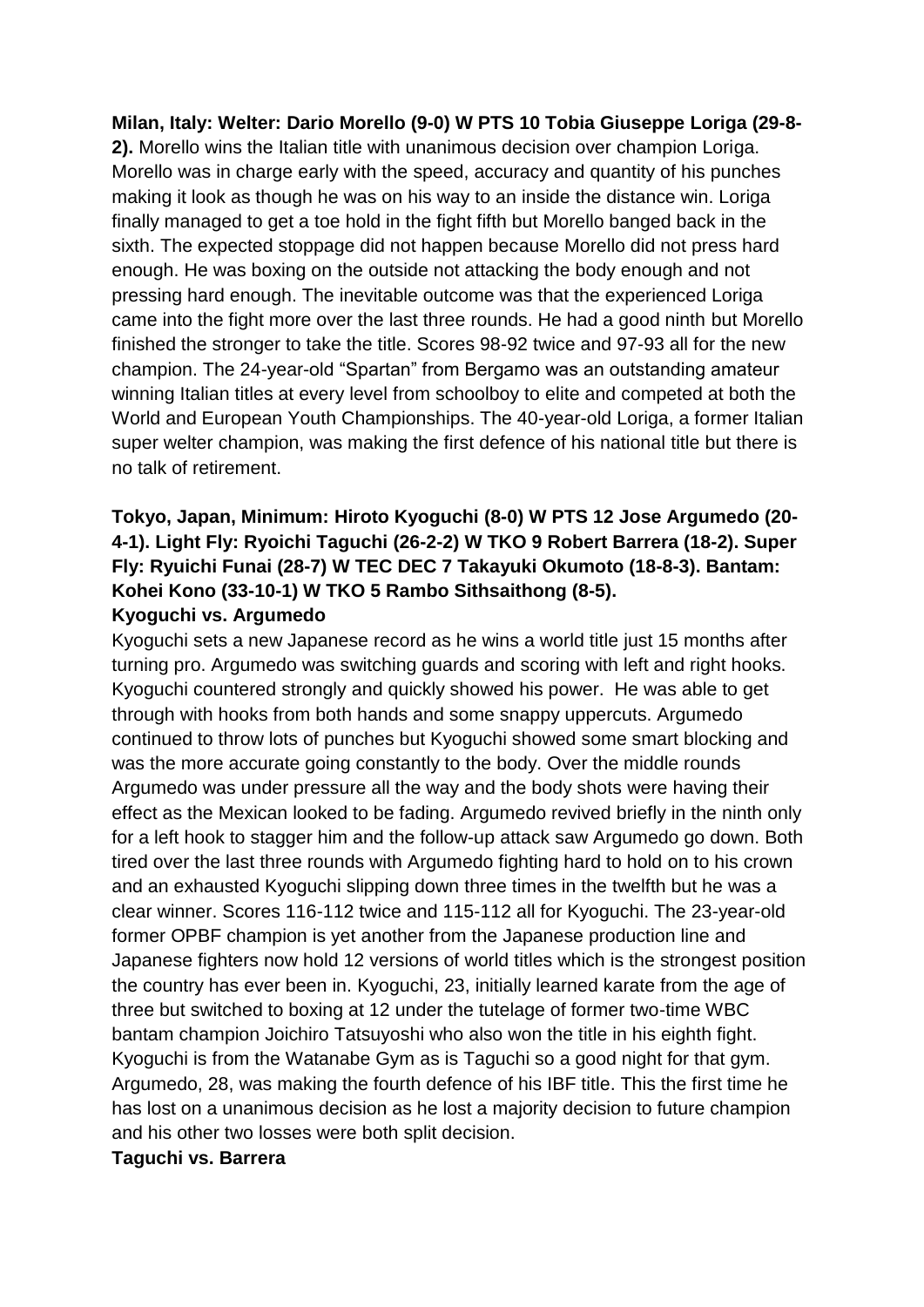Taguchi retains the secondary WBA title with stoppage of Barrera. The challenger came out fast in the opening round switching guards and throwing plenty of punches. Taguchi settled down and by the end of the round was working to the body of Barrera. Taguchi continued with the body battering in the second. Barrera banged back early in the third but again Taguchi took over and in the fourth a series of left hooks had Barrera in trouble. Taguchi eased up in the fifth but then dominated the sixth with Barrera fighting with his back against the ropes as Taguchi fired lefts to the body. A one-sided seventh saw Barrera under strong pressure again taking shots to the body and he showed guts to survive. Taguchi continued to hand out punishment in the eighth and Barrera was warned for holding. The end came in the ninth with Barrera crumbling under more two-fisted attacks from Taguchi and the referee hated the fight. Sixth defence of the WBA title for 30-year-old Taguchi and a much better performance than his split draw in his defence against Carlos Canizales in December. He has lost only one of his last 19 fights and that was to Naoya Inoue for the Japanese title in 2013. He never had an amateur fighter but learned so quickly he won the annual Japanese novice competition. Colombian Barrera, 24, just lacked the power to match the champion. His other loss was to Canizales on a split decision in Canizales home town and he had won his last 6 fights, 5 by KO/TKO.

#### **Funai vs. Okumoto**

Funai retains Japanese title as he takes technical decision over southpaw challenger Okumoto. After a slow start to the fight Funai had the better of the exchanges over the first two rounds scoring with straight rights and hooks. Okumoto took the third and a clash of heads opened a cut over the right eye of Funai but the champion looked to have just edged the fourth. In the fifth another clash of heads saw Funai cut over his left eye. After five rounds Funai was in front 48-47 on two cards and 49- 46 on the third. The sixth was a close round but Funai again used the straight right/ left hook combinations to take the seventh. Funai's had been passed fit to fight on by the doctor a few times but by now was bleeding heavily and he was unable to continue so the result was decided on the scorecards with Funai 68-65 up on two and 67-66 on the third. The 31-year-old from Tokyo was making the first defence of his national title and has now won 11 of his last 12 fights. He is No 15 with the WBA. The 25-year-old Okumoto, the Japanese No 1, was 8-1-1 in his previous 10 fights.

#### **Kono vs. Rambo**

Kono returns to action with stoppage of overmatched Thai Rambo. Kono was attacking hard from the outset and Rambo was willing to stand and trade. Kono's body punching quickly weakened the Thai and he was down in the fourth from a shot to the liver. Rambo survived but after another knockdown in the fifth the fight was stopped. Kono, 36, who had two spells as WBA super fly champion, had seemed to be on his way out after consecutive losses last year to Luis Concepcion and Naoya Inoue but after seventh months out he returned here with a win. In his next fight he will take on Hong Kong's unbeaten southpaw Rex Tso the WBO No 1 and a win there would get Kono into the mandatory position. Poor match this as Rambo was having his first fight for almost four years.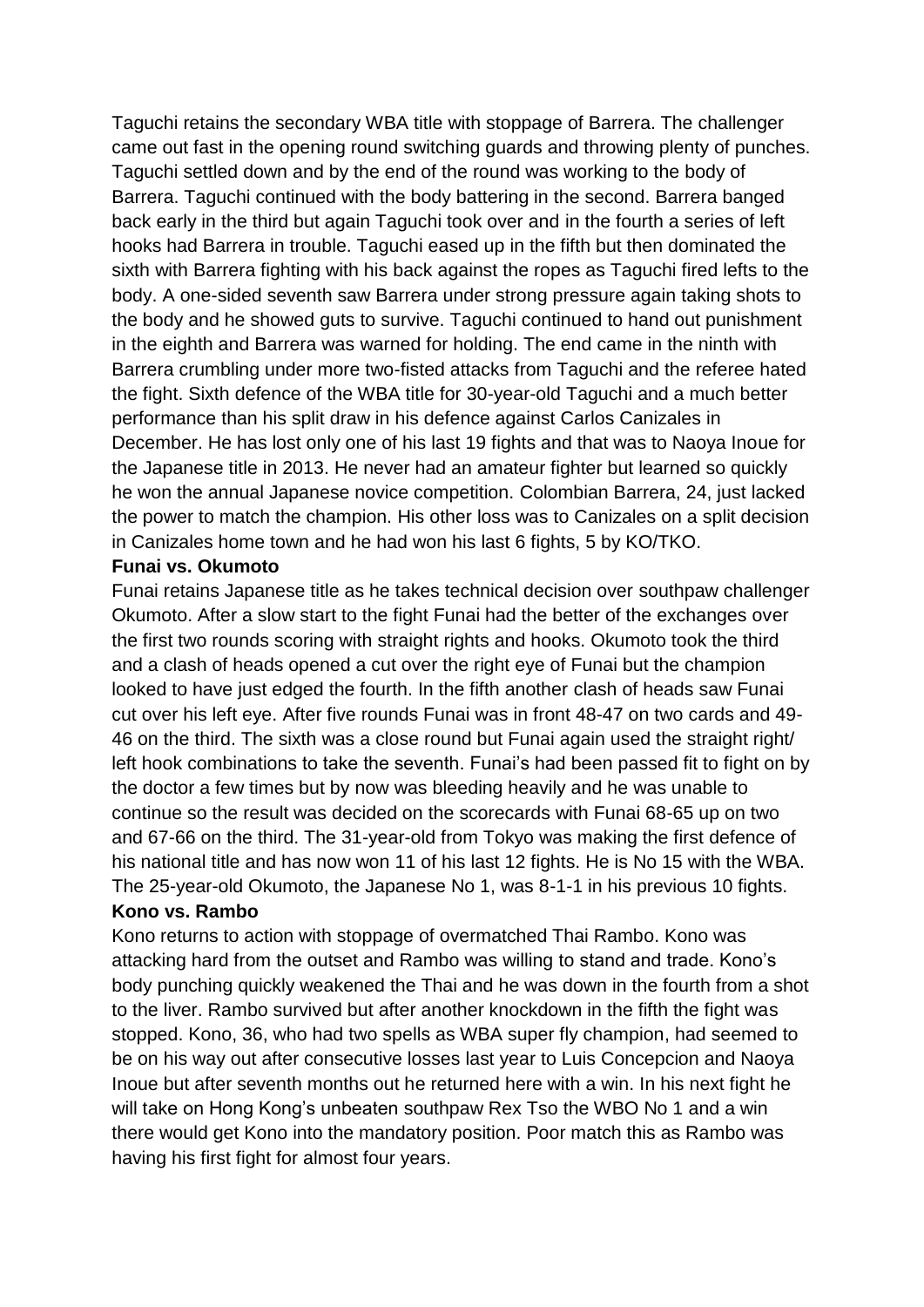# **Kempton Park, South Africa: Minimum: DeeJay Kriel (11-1-1) W Dexter Alimento (12-1). Feather: Lerato Dlamini (9-1) W PTS 8 Thembani Hobyani (7-9- 2).**

# **Kriel vs. Alimento**

Big win for prospect Kriel as he lifts the prestigious WBC International title with unanimous decision over Filipino southpaw Alimento. The visitor scored well early with body punches and built a lead. Kriel paced the fight better and blunted the attacks of the aggressive Alimento over the middle rounds boxing coolly, punching sharply and continually finding gaps in the Filipino's defence. Alimento was pressing hard but after a big eighth round Kriel was in control and had reversed the position and built a lead of his own. The young South African continued to outscore Alimento over the ninth, tenth and eleventh and then held off a strong finish by Alimento to emerge the clear winner. Scores 116-112 twice and 117-111 all for Kriel. This was the first time he has gone past eight rounds but he paced the fight well in a mature performance. The 22-year-old local fighter had only three amateur fights and lost those. He dropped out of school to focus on boxing but made a bumpy start losing his first fight but reversed that loss two months later and is now 12-0-1 in his last 13. Deejay is his real first name and reflects his mother love of music. Alimento, 21, is a former undefeated WBC Youth champion and his only other loss was against a then undefeated Japanese prospect in Tokyo.

## **Dlamini vs. Hobyani**

Dlamini makes it 9 wins on the bounce as he takes wide unanimous decision over Hobyani. The fight provided eight rounds of useful work for the promising Dlamini. Despite a modest record Hobyani took the fight to Dlamini and was happy to trade punches. He even shook Dlamini briefly in the third but apart from that Dlamini was in control and handed out some serious punishment in the last round and ran out a clear winner. Scores 79-73 twice and 79-72 all for the South African No 2 who holds the IBF Youth title and is a former South African amateur champion. Along with stable mate Kriel he made it a good night for the Hot Box gym. Hobyani has only lost inside the distance one and was coming off a ten round victory.

# **July 24**

# **Rome, Italy: Super Middle: Viktor Polyakov (13-1-1) W PTS 12 Giovanni De**

**Carolis (24-7-1).** Polyakov wins the vacant WBA International title with comfortable victory over local boxer De Carolis. The visitor never really let the Italian get any sort of a hold on this fight. Polyakov took the fight to De Carolis who was trying to box on the outside. Instead over the first three rounds Polyakov was getting close and landing vicious hooks to the body. De Carolis finally had some success in the fourth and fifth but in each round Polyakov finished strongly again. In the sixth a body punch at the start of the round had De Carolis badly hurt and he had to clinch continually through the round to survive. Polyakov continued to boss the action in the seventh and De Carolis was showing a swelling under his left eye. The local fans tried to lift De Carolis in the eighth but it was Polyakov who raised the pace. De